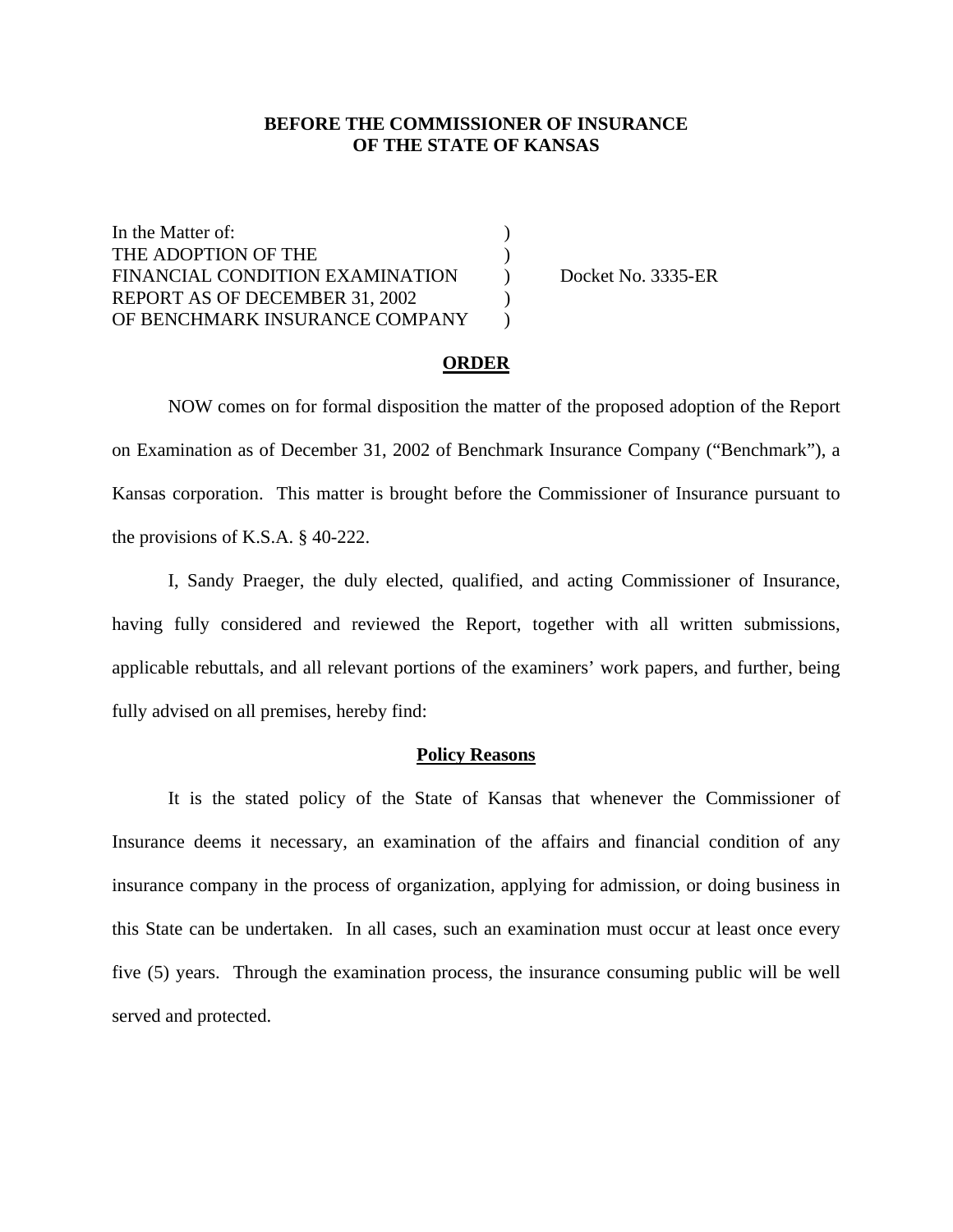### **Findings of Fact**

 1. The Commissioner of Insurance has jurisdiction over this matter pursuant to K.S.A. § 40-222.

 2. An examination of Benchmark was undertaken by the Kansas Insurance Department ("KID") and was completed on April 1, 2004.

 3. The examiner-in-charge tendered and filed with KID a verified Report on Examination of Benchmark Insurance Company as of December 31, 2002 ("Report") within thirty (30) days following completion of the examination.

 4. Following receipt of the Report, KID transmitted the Report to Benchmark on April 1, 2004, with a duly executed notice advising the company of its opportunity to prepare and submit to KID a written submission or rebuttal with respect to any and all matters contained in the Report. Benchmark was further advised that any written submission or rebuttal needed to be filed with KID no later than thirty (30) days after receipt of the Report.

 5. On April 29, 2004 Benchmark filed a written Rebuttal of the Report, in which the company took exception to various matters contained within the Report.

6. After reviewing and considering the exceptions and comments stated in the company's Rebuttal, KID agreed to modify the Report in response to some, but not all, of the exceptions raised in the Rebuttal. On May 20, 2004 a courtesy copy of the modified Report was transmitted to Benchmark.

7. On May 28, 2004 Benchmark advised KID, in writing, that it had no outstanding or additional objections to the Report, as modified.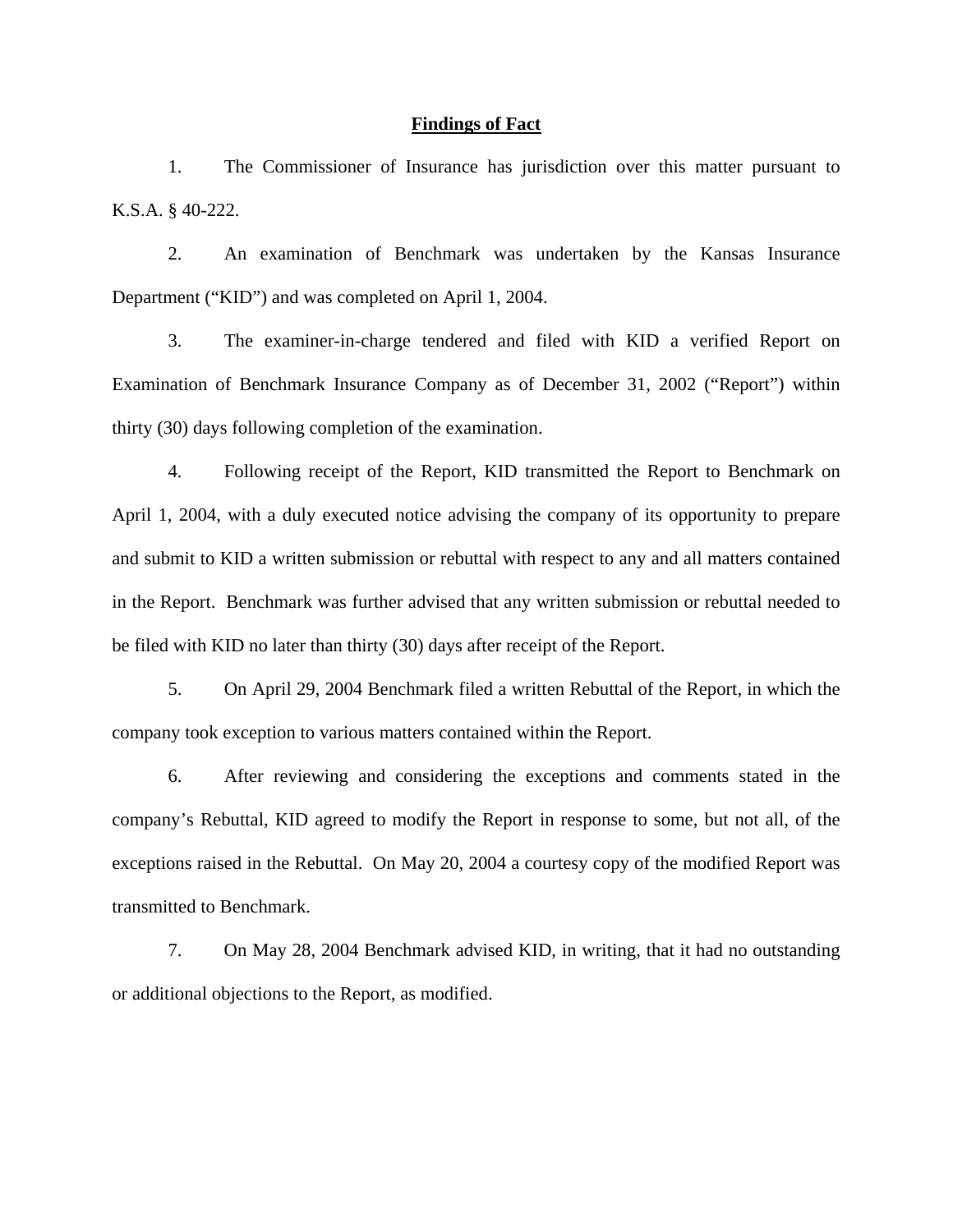## **Conclusions of Law**

8. K.S.A. § 40-222 provides, in part, as follows:

(a) Whenever the commissioner of insurance deems it necessary . . . the commissioner may make, or direct to be made, an examination of the affairs and financial condition of any insurance company . . . doing business in this state . . .

(k) (1) No later than 30 days following completion of the examination or at such earlier time as the commissioner shall prescribe, the examiner in charge shall file with the department a verified written report of examination under oath. No later than 30 days following receipt of the verified report, the department shall transmit the report to the company examined, together with a notice which shall afford such company examined a reasonable opportunity of not more than 30 days to make a written submission or rebuttal with respect to any matters contained in the examination report.

 (2) Within 30 days of the end of the period allowed for the receipt of written submissions or rebuttals, the commissioner shall fully consider and review the report, together with any written submissions or rebuttals and any relevant portions of the examiners workpapers and enter an order:

> (A) Adopting the examination report as filed or with modification or corrections. . . .

9. Based upon the Findings of Fact enumerated in paragraphs 1 through 7 above, the

Report on Examination of Benchmark Insurance Company as of December 31, 2002 should be

adopted.

## **IT IS THEREFORE, BY THE COMMISSIONER OF INSURANCE, ORDERED THAT:**

1. The Report on Examination of Benchmark Insurance Company as of December

31, 2002, as modified, is adopted.

2. The Commissioner of Insurance retains jurisdiction over this matter to issue any

and all further orders deemed appropriate or to take such further action necessary to dispose of this matter.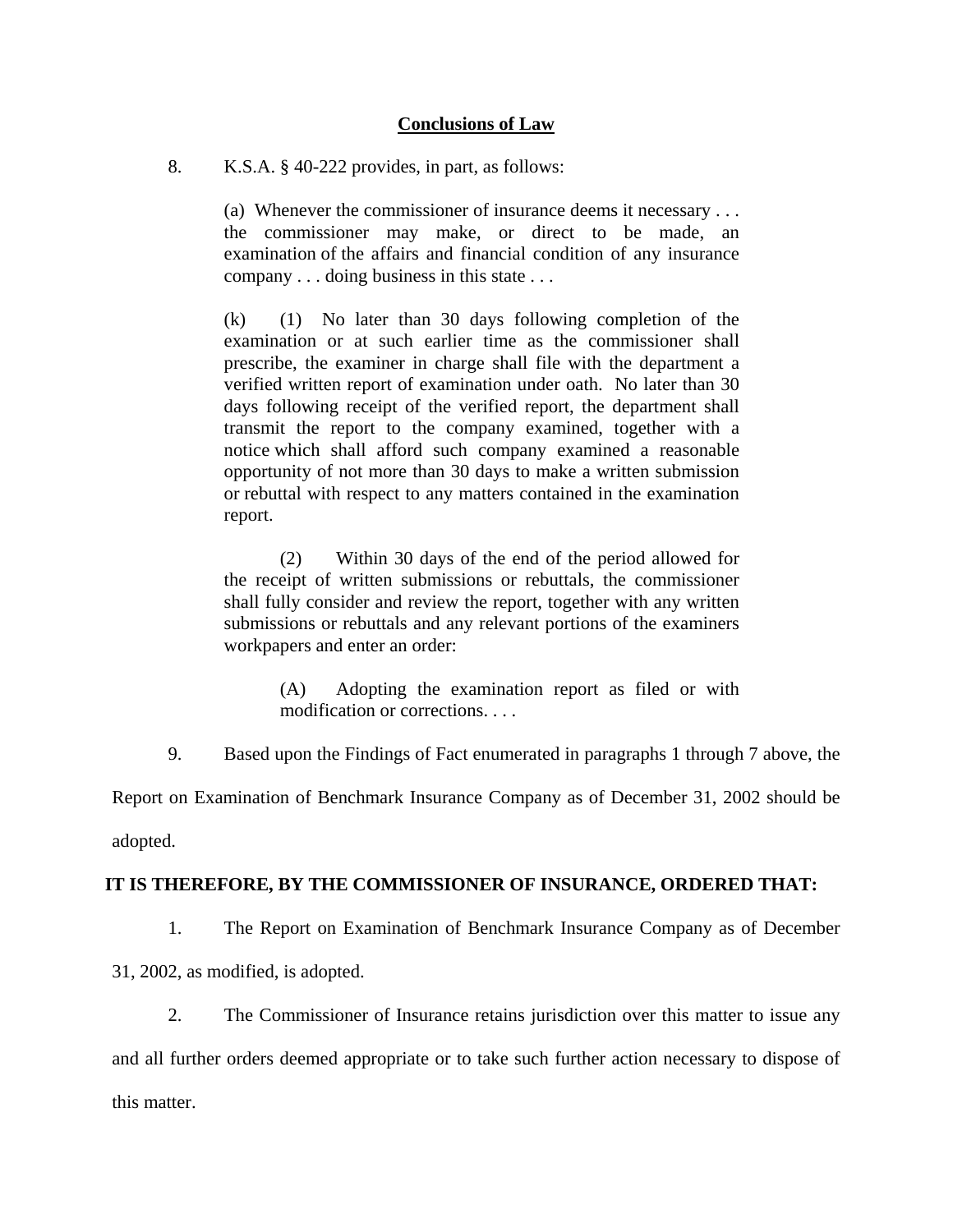**IT IS SO ORDERED THIS \_7th\_ DAY OF JUNE 2004, IN THE CITY OF** 

# **TOPEKA, COUNTY OF SHAWNEE, STATE OF KANSAS.**



 \_/s/ Sandy Praeger\_\_\_\_\_\_\_\_\_\_\_\_\_\_\_\_\_\_\_\_\_\_\_\_ Sandy Praeger Commissioner of Insurance BY:

 $\angle$ s/ John W. Campbell $\angle$ John W. Campbell General Counsel